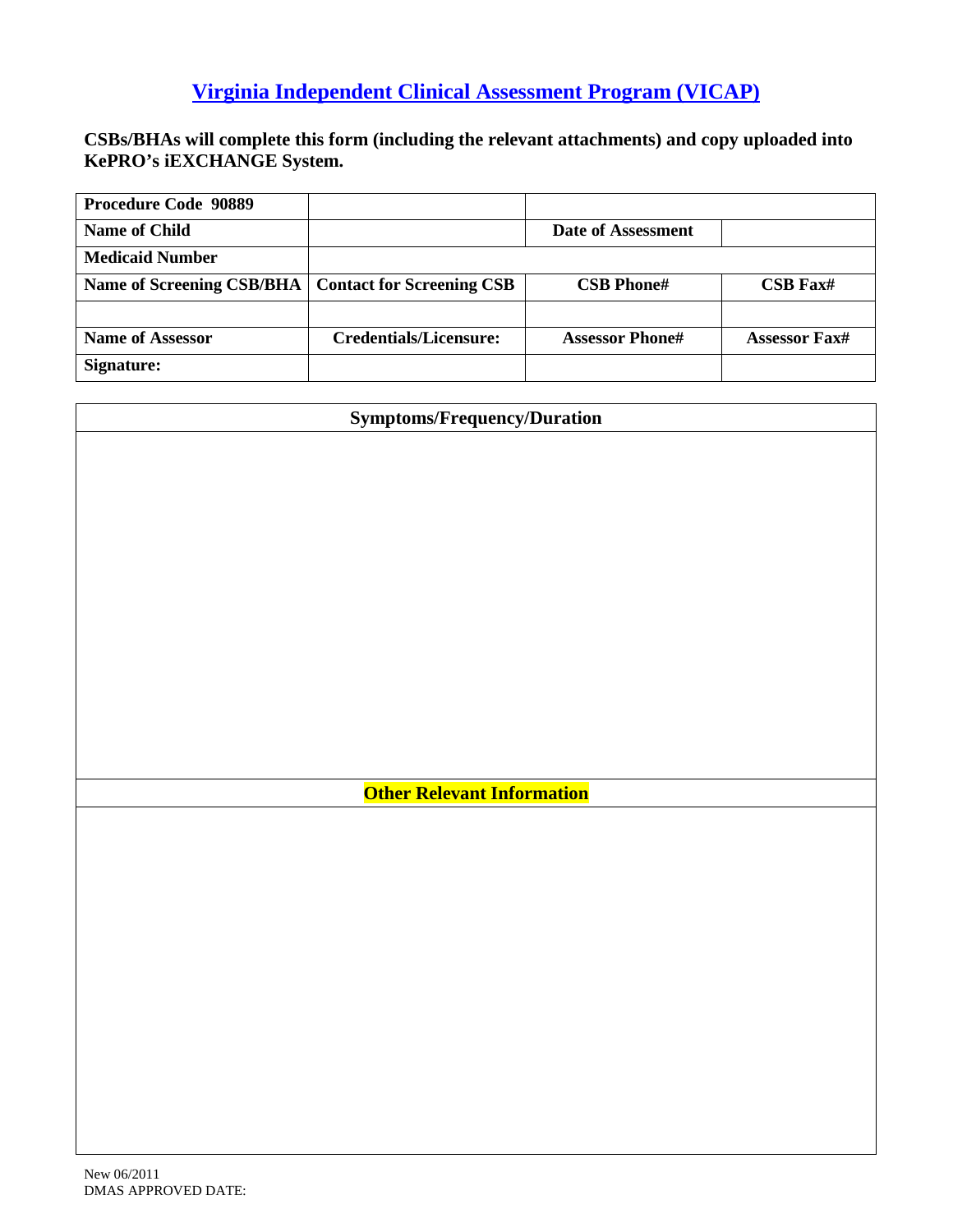#### **1. DSM-IV Diagnosis (Provisional)**

| $\mathbf{I}$  |  |
|---------------|--|
|               |  |
| III           |  |
|               |  |
| IV            |  |
|               |  |
| V-Current GAF |  |
|               |  |

#### **2. Services Recommended (Check all that apply)**

| <b>Mental Health Support (Complete Section A Below)</b>     |  |
|-------------------------------------------------------------|--|
| <b>Request for New Service</b>                              |  |
| Request for Reauthorization of Service                      |  |
| <b>Therapeutic Day Treatment (Complete Section B Below)</b> |  |
| <b>Request for New Service</b>                              |  |
| Request for Reauthorization of Service                      |  |
| <b>Intensive In-Home (Complete Section C Below)</b>         |  |
| <b>Request for New Service</b>                              |  |
| Request for Reauthorization of Service                      |  |
| <b>Outpatient Psychotherapy</b>                             |  |
| <b>Individual Therapy</b>                                   |  |
| Group Therapy                                               |  |
| <b>Family Therapy</b>                                       |  |
| <b>Psychiatric Residential Treatment Facility - Level C</b> |  |
| <b>Psychiatric Service (Physician)</b>                      |  |
| <b>Group Home Level A</b>                                   |  |
| <b>Group Home Level B</b>                                   |  |
| <b>Targeted Case Management</b>                             |  |
| <b>Other (Please Specify):</b>                              |  |
|                                                             |  |
|                                                             |  |
|                                                             |  |
| <b>No Services Recommended</b>                              |  |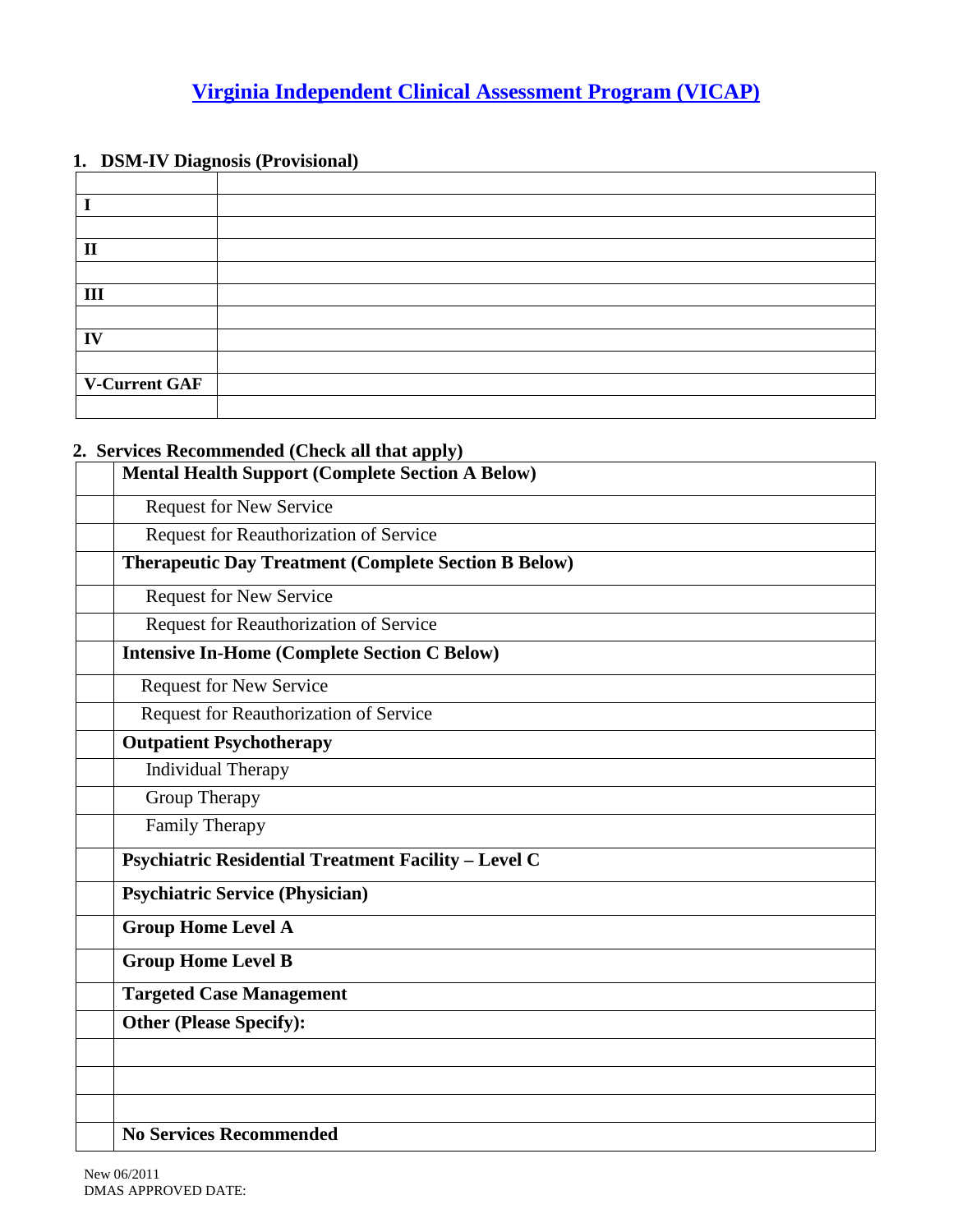# **Section A**

# **Mental Health Support Services (MHSS) Eligibility Assessment Form**

## **Service Definition**

Mental health support services are **training and support** to enable individuals with **significant psychiatric functional limitations to achieve and maintain community stability and independence** in the most appropriate, least restrictive environment. The recommended age to receive the service is 18 years of age as this service is focused on assisting clients to live independently. Persons under 18 may still be eligible for Mental Health Support Services if medical necessity criteria are met. This service is not a substitution for mental health counseling or psychotherapy.

# **Eligibility Criteria**

#### **1. Clinical Necessity** NO

Individuals must demonstrate a clinical need for the service arising from a condition due to a mental, behavioral, or emotional illness that results in significant functional impairments in major life activities and affects their ability to remain stabilized in the community.

**NOTE:** Individuals eligible for this service may have a dual diagnosis of either mental illness and mental retardation or mental illness and substance abuse disorder. If an individual has cooccurring mental health and substance abuse disorders, integrated treatment for both disorders is allowed within Mental Health Support Services as long as the treatment for the substance abuse condition is intended to positively impact the mental health condition.

#### **2. The individual must meet at least two of the following criteria on a continuing or intermittent basis:**

|    | Have difficulty in establishing or maintaining normal interpersonal relationships to such a degree<br>that they are at risk of hospitalization, homelessness, or isolation from social supports.               |  |  |  |  |  |  |  |  |
|----|----------------------------------------------------------------------------------------------------------------------------------------------------------------------------------------------------------------|--|--|--|--|--|--|--|--|
|    | Exhibit such inappropriate behavior that repeated interventions by the mental health, social<br>services, or judicial system are necessary.                                                                    |  |  |  |  |  |  |  |  |
|    | Exhibit difficulty in cognitive ability such that they are unable to recognize personal danger or<br>recognize significantly inappropriate social behavior.                                                    |  |  |  |  |  |  |  |  |
|    | Require help in basic living skills, such as maintaining personal hygiene, preparing food and<br>maintaining adequate nutrition, or managing finances to such a degree that health or safety is<br>jeopardized |  |  |  |  |  |  |  |  |
| 3. | The child meets the criteria and MHSS are recommended?<br><b>YES</b><br>NO                                                                                                                                     |  |  |  |  |  |  |  |  |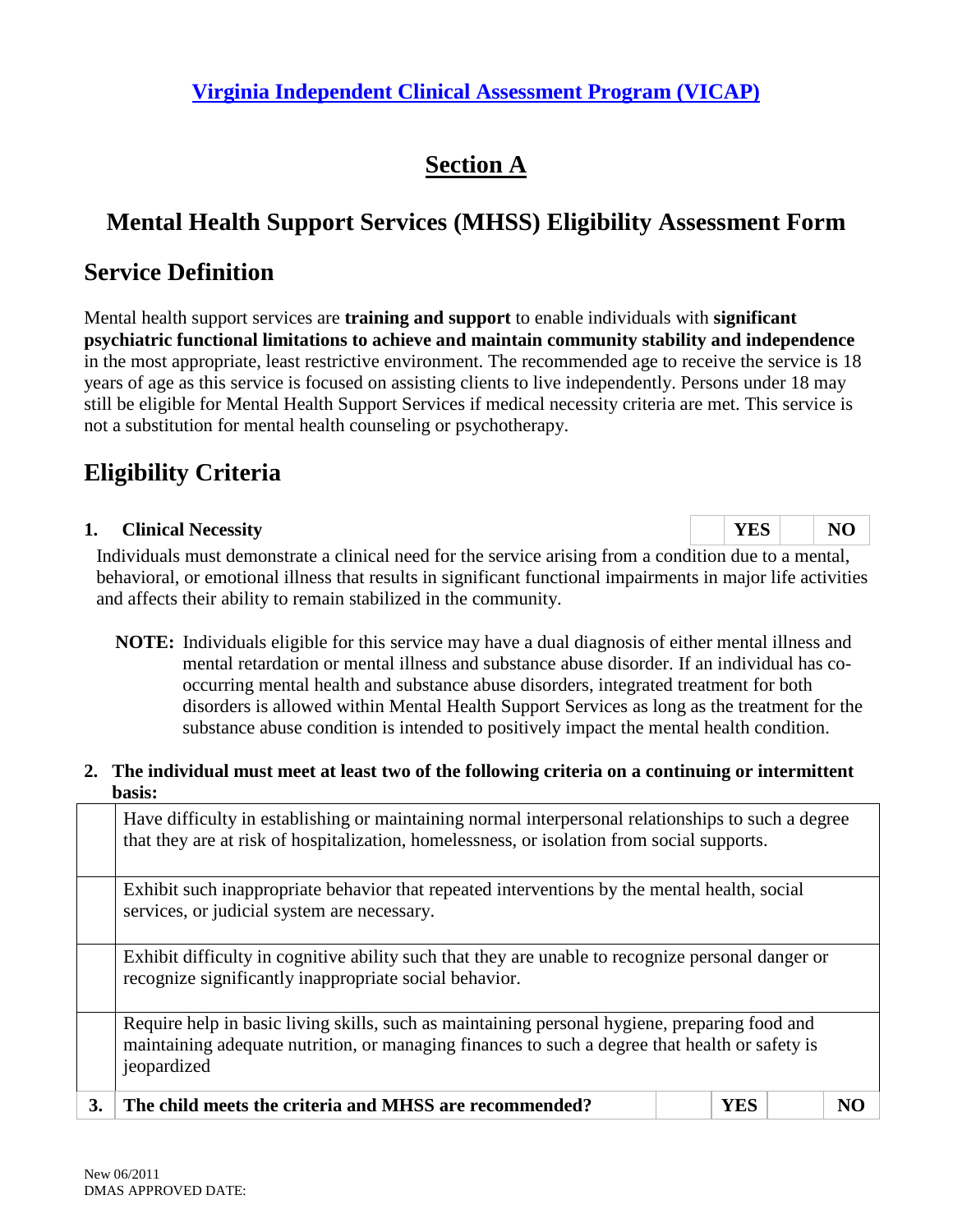## **Section B**

## **Therapeutic Day Treatment (TDT) Eligibility Assessment Form**

| 1. | <b>Functional Capability</b>                                                                                                                                                                                                                                | <b>YES</b> | N <sub>O</sub> |  |  |  |  |  |
|----|-------------------------------------------------------------------------------------------------------------------------------------------------------------------------------------------------------------------------------------------------------------|------------|----------------|--|--|--|--|--|
|    | The child/adolescent has the functional capability to understand and benefit from the required<br>activities and counseling of this service.                                                                                                                |            |                |  |  |  |  |  |
| 2. | <b>General Eligibility Criteria</b>                                                                                                                                                                                                                         | <b>YES</b> | N <sub>O</sub> |  |  |  |  |  |
|    | The child met all four of the general eligibility criteria listed below?                                                                                                                                                                                    |            |                |  |  |  |  |  |
|    | The child/adolescent has a mental, behavioral, or emotional illness that results in significant<br>functional impairments in major life activities, compared to other similar aged children, and<br>The disability has become more disabling over time, and |            |                |  |  |  |  |  |
|    | Significant intervention is required through services that are supportive, intensive, and offered over<br>a protracted period of time in order to provide therapeutic intervention, and                                                                     |            |                |  |  |  |  |  |
|    | The child must demonstrate a clinical necessity for the TDT service arising from a mental,<br>behavioral, or emotional illness that results in significant functional impairments in major life<br>activities.                                              |            |                |  |  |  |  |  |

| $\mathbf{a}$<br>◡• |     |        | <b>Medical Necessity Criteria</b> |        |      |  |  |      |     |  |  |  |  |
|--------------------|-----|--------|-----------------------------------|--------|------|--|--|------|-----|--|--|--|--|
|                    | $-$ | - -- - |                                   | $\sim$ | $ -$ |  |  | $ -$ | --- |  |  |  |  |

**The child met the specific medical necessity criteria listed below?** The child must meet **at least two** of the following criteria on a continuing or intermittent basis:

| The child has difficulty establishing or maintaining normal interpersonal relationships to such a<br>degree that they are at risk of hospitalization or out-of-home placement because of conflicts with<br>family or community; and/or                                                     |
|--------------------------------------------------------------------------------------------------------------------------------------------------------------------------------------------------------------------------------------------------------------------------------------------|
| The child exhibits such inappropriate behavior that repeated interventions by the mental health,<br>social services, or judicial system are necessary; and/or                                                                                                                              |
| The child exhibits difficulty in cognitive ability such that they are unable to recognize personal<br>danger or recognize significantly inappropriate social behavior. For example, the child is at risk for<br>acting out in such a fashion that will cause harm to themselves or others. |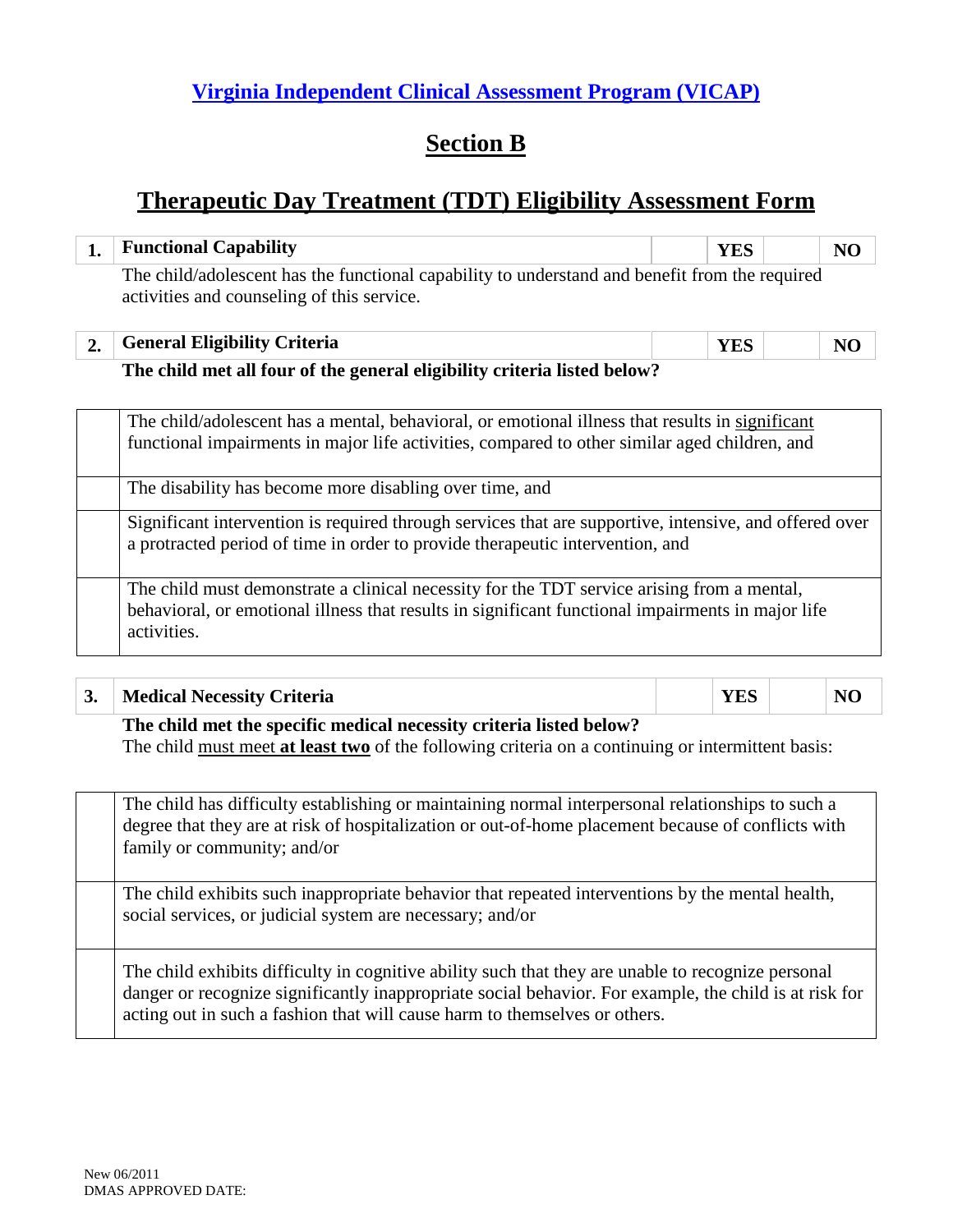# **Section B**

## **Therapeutic Day Treatment (TDT) Eligibility Assessment Form Continued**

|--|

The child **must meet at least one** of the following criteria:

| The child requires year-round treatment in order to sustain behavioral or emotional gains.                                                                                                                                                                        |
|-------------------------------------------------------------------------------------------------------------------------------------------------------------------------------------------------------------------------------------------------------------------|
| The child's behavioral and emotional problems are so severe they cannot be handled in self-<br>contained or resource emotionally disturbed (ED) classrooms without this programming during the<br>school day or as a supplement to the school day or school year. |
| Without these services the child would otherwise be placed on homebound instruction because of<br>severe emotional or behavioral problems, or both, that interfere with learning.                                                                                 |
| The child has deficits in social skills, peer relations, or dealing with authority; is hyperactive; has<br>poor impulse control; or is extremely depressed or marginally connected with reality.                                                                  |
| The child is in a preschool enrichment and/or early intervention program but the child's emotional<br>or behavioral problems, or both, are so severe that they cannot function in these programs without<br>additional services.                                  |

| The child meets the eligibility criteria and TDT services are | <b>YES</b> | NC |
|---------------------------------------------------------------|------------|----|
| recommended?                                                  |            |    |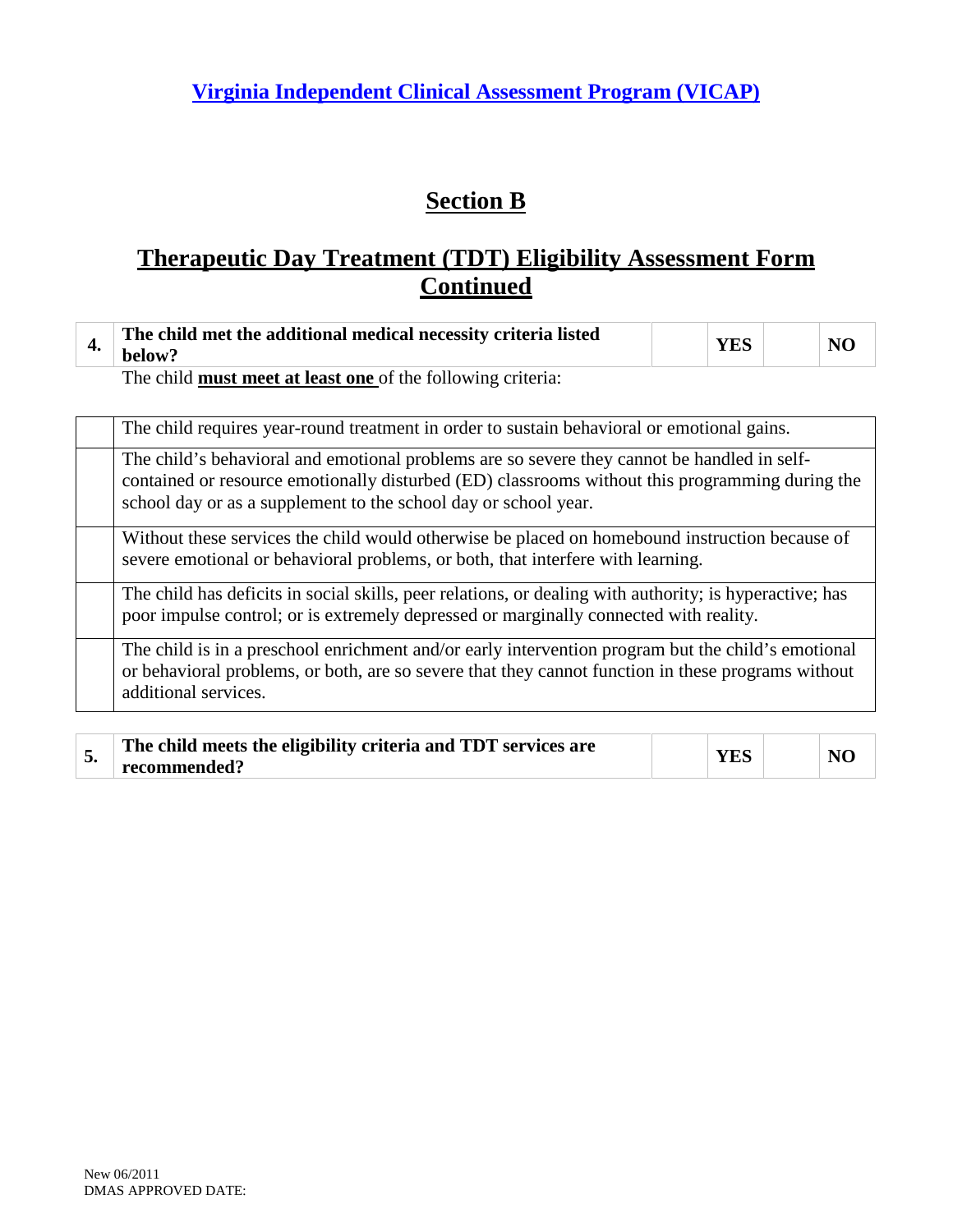## **Section C**

### **Intensive In-home Services (IIH) Eligibility Assessment Form**

| 1. | <b>Functional Capability</b>                                                                                                                                                                                                                                                                                                                 | <b>YES</b> | NO |  |  |  |  |  |  |
|----|----------------------------------------------------------------------------------------------------------------------------------------------------------------------------------------------------------------------------------------------------------------------------------------------------------------------------------------------|------------|----|--|--|--|--|--|--|
|    | The child/adolescent has the functional capability to understand and benefit from the required<br>activities and counseling of this service. (Note: In the case of a young child, the parent must have<br>functional capacity).                                                                                                              |            |    |  |  |  |  |  |  |
| 2. | <b>Clinical Necessity</b>                                                                                                                                                                                                                                                                                                                    | <b>YES</b> | NO |  |  |  |  |  |  |
|    | Individuals must demonstrate a clinical necessity arising from a severe condition due to mental,<br>behavioral, or emotional illness that results in significant functional impairment in major life<br>activities.<br>Individuals must meet at least two of the following criteria on a continuing or intermittent basis:                   |            |    |  |  |  |  |  |  |
|    | Has difficulty in establishing or maintaining normal interpersonal relationships to such a degree<br>that they are at risk of hospitalization or out-of-home placement because of conflicts with family or<br>community; and/or                                                                                                              |            |    |  |  |  |  |  |  |
|    | Exhibits such inappropriate behavior that repeated interventions by the mental health, social<br>services, or judicial system are necessary; and/or                                                                                                                                                                                          |            |    |  |  |  |  |  |  |
|    | Exhibits difficulty in cognitive ability such that they are unable to recognize personal danger or<br>recognize significantly inappropriate social behavior. For example, is at risk for acting out in such<br>a fashion that will cause harm to themselves or others.                                                                       |            |    |  |  |  |  |  |  |
| 3. | <b>Risk of Out-of Home Placement</b>                                                                                                                                                                                                                                                                                                         | <b>YES</b> | NO |  |  |  |  |  |  |
|    | Services shall be used when there is a risk of out-of-home placement, due to the clinical needs of<br>the child.                                                                                                                                                                                                                             |            |    |  |  |  |  |  |  |
|    | Within the past two weeks of the date of the IIH assessment, there is evidence of escalating<br>behaviors that have put the child or others at immediate risk of physical injury.                                                                                                                                                            |            |    |  |  |  |  |  |  |
|    | The parent or legal guardian is unable to manage the mental, behavioral or emotional problems in<br>the home and is actively seeking alternate out of home placement (This needs to be a current<br>problem, within the past 2-4 weeks, not a threat of removal from the home that the parent has made<br>in the past and has not acted on). |            |    |  |  |  |  |  |  |
|    | An authority figure (such as from invenile instice DSS, CSB or DOE or an I MHP who is not an                                                                                                                                                                                                                                                 |            |    |  |  |  |  |  |  |

An authority figure (such as from juvenile justice, DSS, CSB or DOE or an LMHP who is not an employee or consultant to the IIH provider) has recommended an out-of-home placement unless there is an immediate change in behaviors and failed MH services are evident.